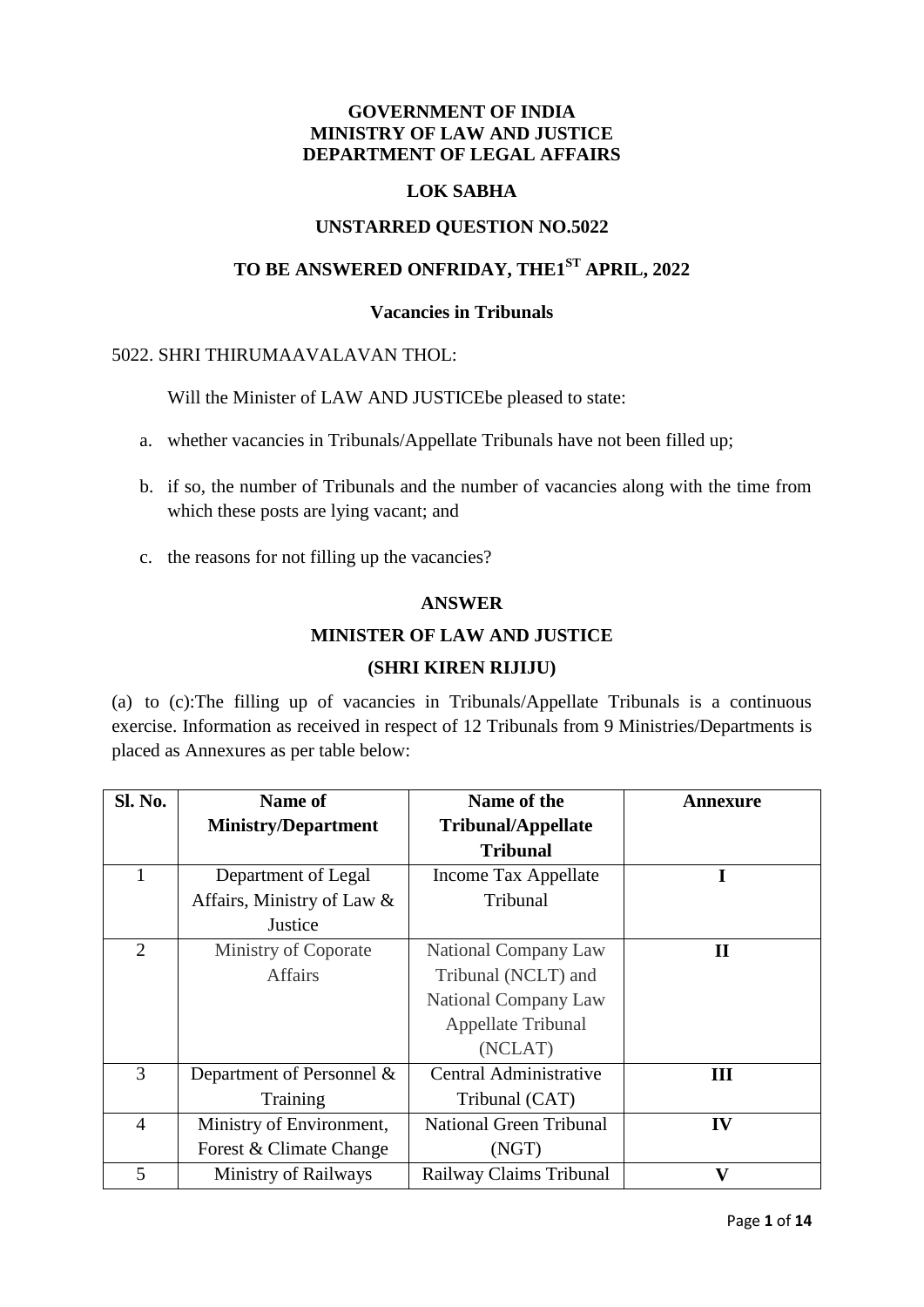| 6 | Department of Revenue   | Central Excise & Service     | VI                      |
|---|-------------------------|------------------------------|-------------------------|
|   |                         | Tax Appellate Tribunal       |                         |
|   |                         | (CESTAT) and Appellate       |                         |
|   |                         | Tribunal (SAFEMA)            |                         |
| 7 | Department of Financial | Debt Recovery Tribunal       | VII                     |
|   | <b>Services</b>         | (DRT) and Debt Recovery      |                         |
|   |                         | Appellate Tribunal           |                         |
|   |                         | (DRAT)                       |                         |
|   |                         |                              |                         |
| 8 | Department of Defence,  | <b>Armed Forces Tribunal</b> | VIII                    |
|   | Ministry of Defence     | (AFT)                        |                         |
| 9 | Department of           | <b>Telecom Disputes</b>      | $\mathbf{I} \mathbf{X}$ |
|   | Telecommunications      | Settlement and Appellate     |                         |
|   |                         | Tribunal (TDSAT)             |                         |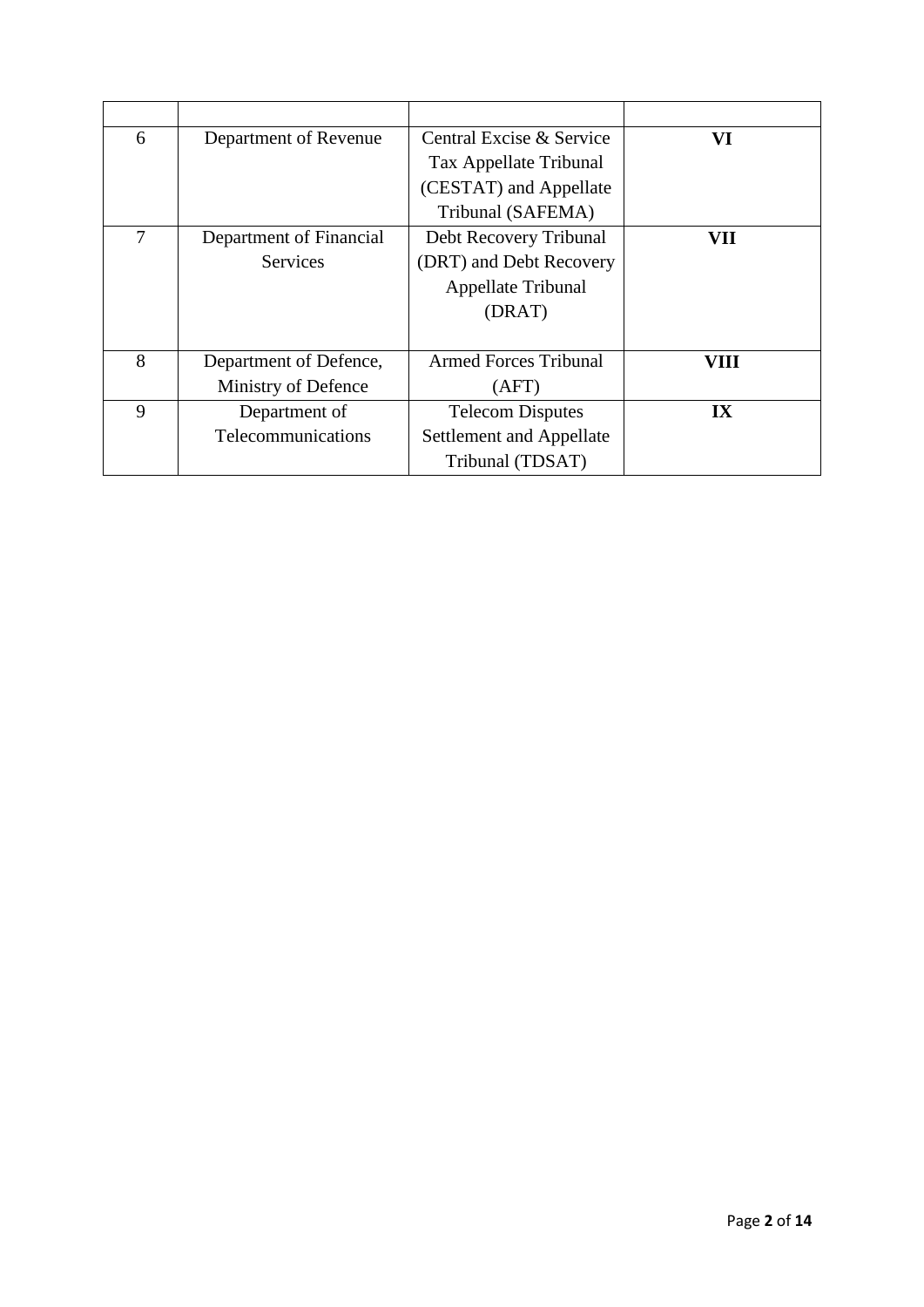# **Annexure-I**

## **Department of Legal Affairs {Income Tax Appellate Tribunal}:**

**(a)to (c):**The ITAT consists of 63 Benches. For 63 Benches spread over 30 stations (including 02 Circuit Benches) throughout the country, present sanctioned strength of Members is 126 including one (01) President and ten (10) Zonal Vice-Presidents. Filling of vacancies is a continuous process. Recently, Government has filled 21 vacancies of Accountant/Judicial Members in the said Tribunal. The present position of sanctioned, filled up and vacant post as on date is as under:-

| Sr.No. | <b>Posts</b>             | Sanctioned | Filled up | Vacant |
|--------|--------------------------|------------|-----------|--------|
|        | <b>Accountant Member</b> | ხა         | $43*$     |        |
|        | Judicial Member          | ხა         | $47^$     |        |
|        | <b>TOTAL</b>             | $126**$    | 90        |        |

\* Including 01 President and 04 Vice Presidents.

^Including 04 Vice Presidents.

\*\* Includes 1 post of President and 10 Vice-Presidents.

The process of filling up of the post of President, ITAT on regular basis has been initiated. The said post fell vacant on retirement of regular President on 05.09.2021.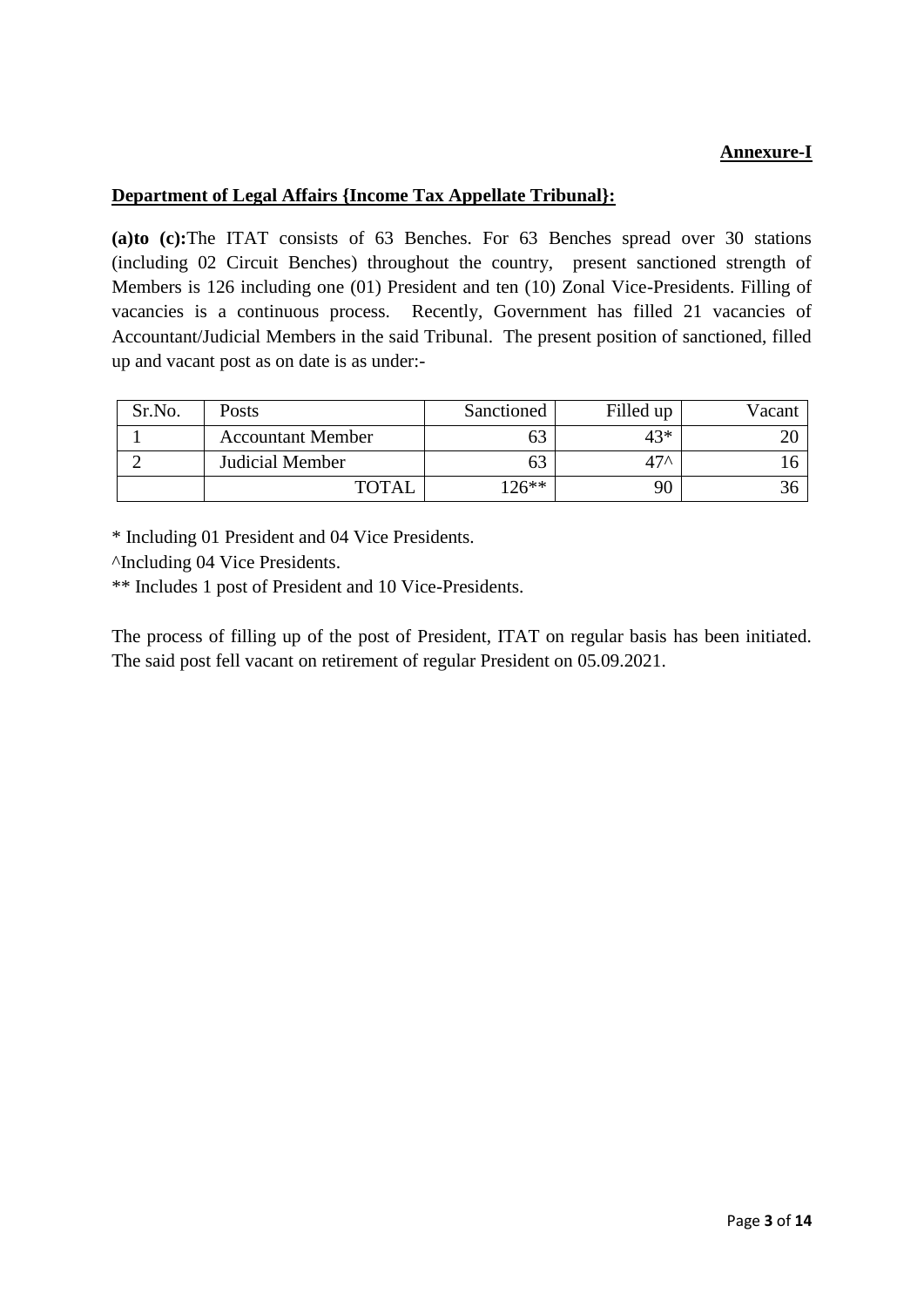# **Ministry of Coporate Affairs (National Company Law Tribunal (NCLT) and National Company Law Appellate Tribunal (NCLAT):**

|             | Name of Tribunal Number of Vacancies | Posts vacant since                             |                  |
|-------------|--------------------------------------|------------------------------------------------|------------------|
| <b>NCLT</b> | Total-15                             | Judicial Member                                | Technical member |
|             | Judicial Member-9                    | 1.02/10/2019                                   | 1. 04/03/2020    |
|             | Technical member- 6                  | 23/10/2019<br>2.                               | 10/03/2020<br>2. |
|             |                                      | 3.01/01/2020                                   | 3. 05/05/2021    |
|             |                                      | 11/09/2020<br>4.                               | 23/06/2021<br>4. |
|             |                                      | 20/01/2021<br>5 <sub>1</sub>                   | 26/06/2021<br>5. |
|             |                                      | 02/06/2021<br>6.                               | 6. $01/10/2021$  |
|             |                                      | 10/06/2021<br>$7_{\scriptscriptstyle{\ddots}}$ |                  |
|             |                                      | 01/07/2021<br>$8_{-}$                          |                  |
|             |                                      | 9. 01/09/2021                                  |                  |
| NCLAT       | Total- 5                             | Judicial Member                                | Technical member |
|             | Judicial Member- 3                   | 19/04/2021                                     | 1.01/07/2021     |
|             | Technical member- 2                  | 11/09/2021<br>2.                               | 2. 21/02/2022    |
|             |                                      | 23/01/2022<br>3.                               |                  |

**(a) & (b):** Vacancy position of Members in NCLT and NCLAT, as on date, is as follows:

**(c):** Filling up of vacancies is a continuous process and the vacant posts are being filled from time to time. Regarding the present vacancies in NCLT and NCLAT, the process of filling up of posts is under way and the applications have been obtained which are under consideration of the respective Selection Committee and Search-cum-Selection Committee.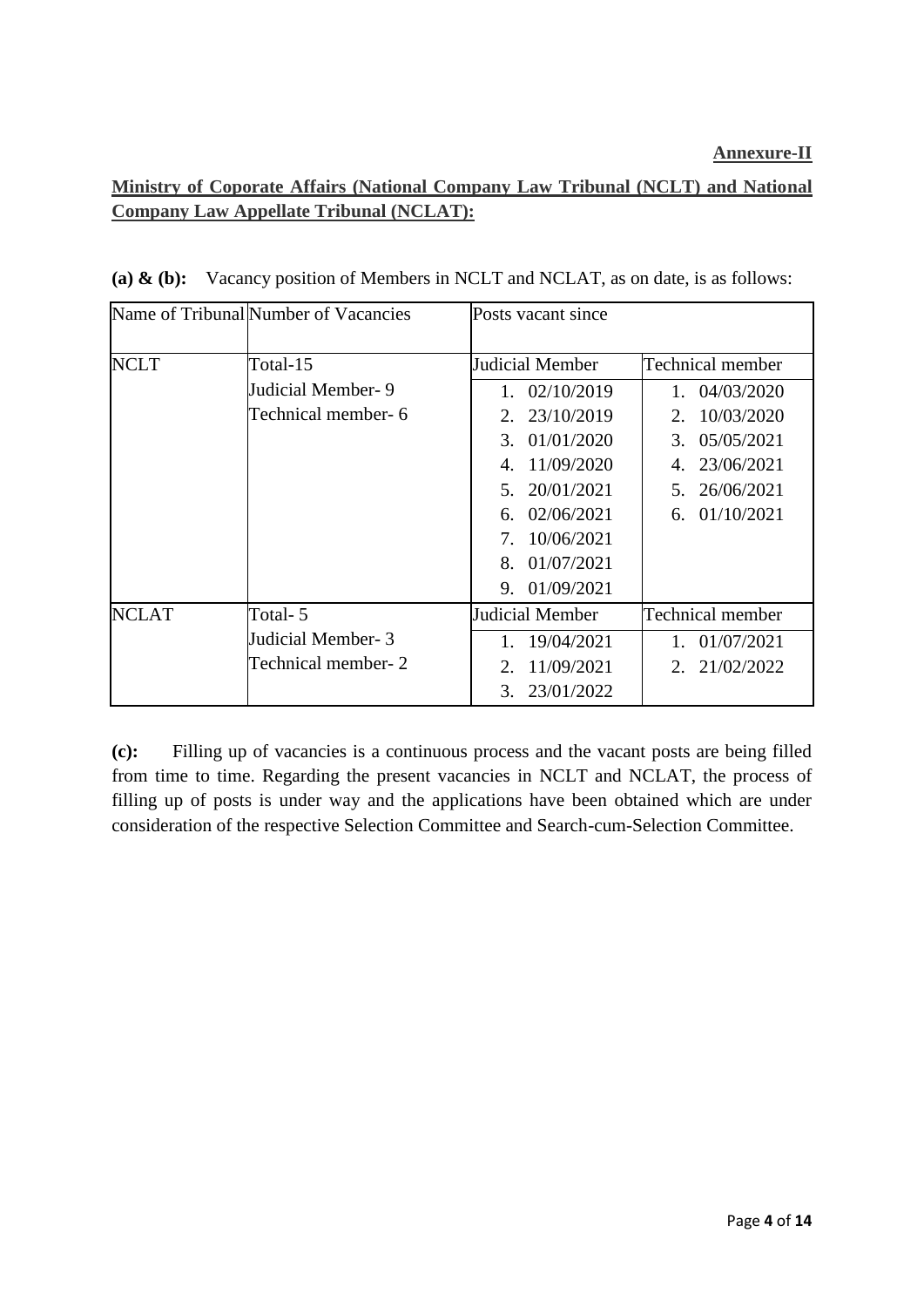## **Annexure-III**

#### **Department of Personnel & Training (Central Administrative Tribunal):**

**(a) & (b):** There are 19 regular benches of the Central Administrative Tribunal (CAT) across the country. The total sanctioned strength of Members including 01 post of Chairman is 70. As on date, out of 70 sanctioned posts, 33 posts are filled up and 37 posts are lying vacant. The details of vacancies in CAT as on date are as under:

| Sl.No. | <b>Description</b>                             | <b>Judicial</b> | <b>Administrative</b> | <b>Total</b> |
|--------|------------------------------------------------|-----------------|-----------------------|--------------|
|        |                                                | <b>Member</b>   | <b>Member</b>         |              |
|        | of<br>Sanctioned<br>Strength<br><b>Members</b> | $34+01*$        | 35                    | 70           |
|        | Total vacancies                                | 18*             | ١Q                    |              |

\*01 vacancy of Chairman: the post of Chairman is shown in the Judicial stream as the last incumbent was from the Judicial stream. It could be either a Judicial or an Administrative Member as per the Rules, 2021.

**(c):** The reason for these vacancies is that the vacancies for the years 2019, 2020, and 2021 could not be filled up due to the ongoing litigations in various High Courts and Supreme Court with regard to the rules governing the conditions of service of Chairman/ Members of Tribunals. However, now after the issuance of the Tribunal Reforms Act, 2021 and framing of Rules there-under, the process of making selection of Members of CAT has begun with the constitution of a high-powered Search-cum-Selection Committee with the nomination of a sitting Judge of the Supreme Court as its Chairman, and other members**.**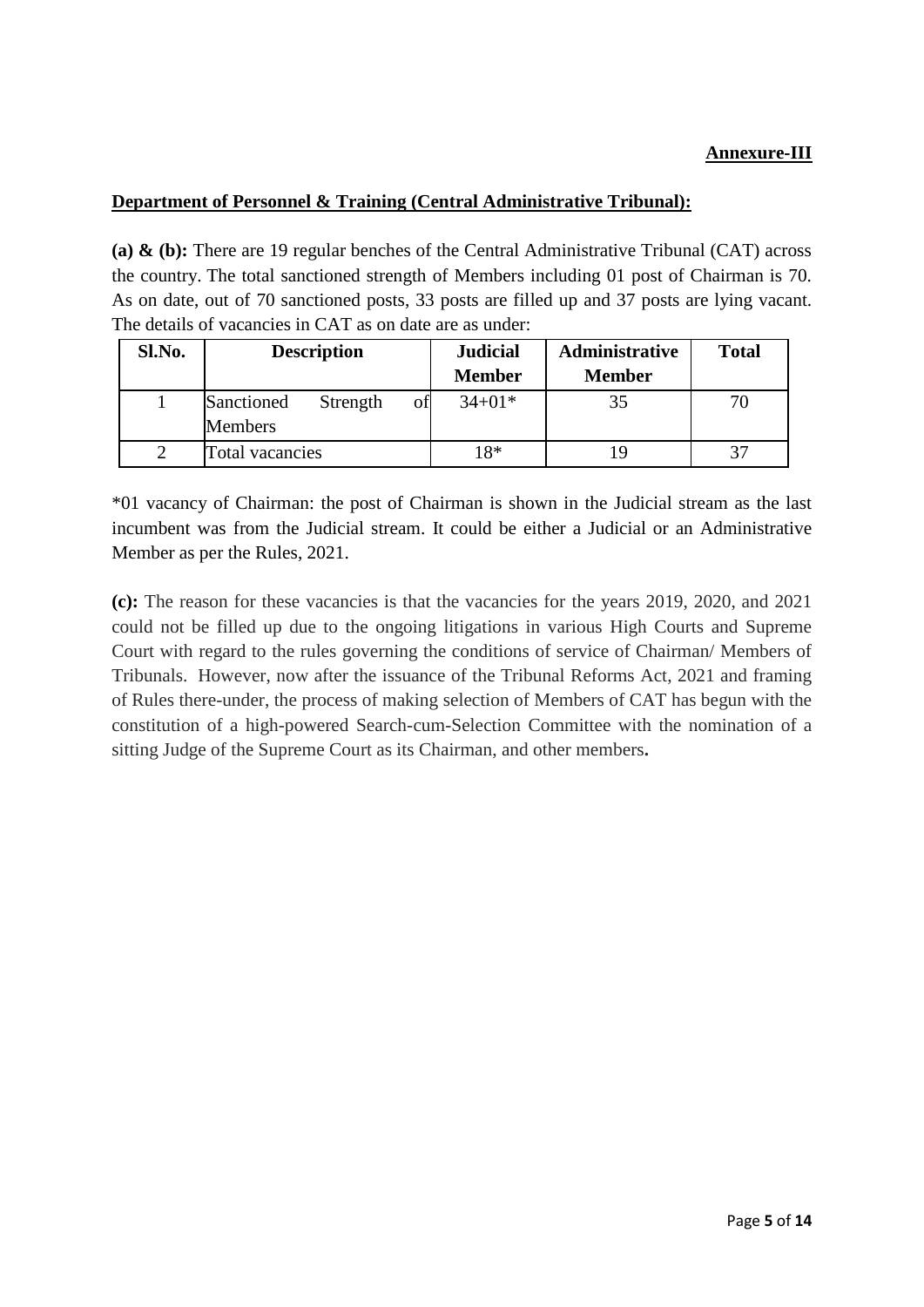### **Annexure-IV**

#### **Ministry of Environment, Forest & Climate Change (National Green Tribunal):**

**(a) to (c):** At present, there is no vacancy for Chairperson. Five (05) posts of Judicial Members are vacant in the NGT. However, DoPT, vide their Letter No. 9/5/2022-EO(SM.II) dated 10.03.2022 had communicated the approval of the ACC for appointment of five (05) candidates to the posts of Judicial Members. The Ministry has issued offer letters to all the five candidates on 21.03.2022. Further, four (04) posts of Expert Members are vacant in the National Green Tribunal (NGT). The Government is in the process for filling up the vacant posts of Expert Members. The vacancies of Judicial and Expert Members in the NGT are due to completion of tenure of the Hon'ble Members and resignation tendered by the Hon'ble Members. The Ministry endeavors to take necessary action well in advance to fill up the vacancies likely to arise for appointment of Judicial and Expert Members in the NGT.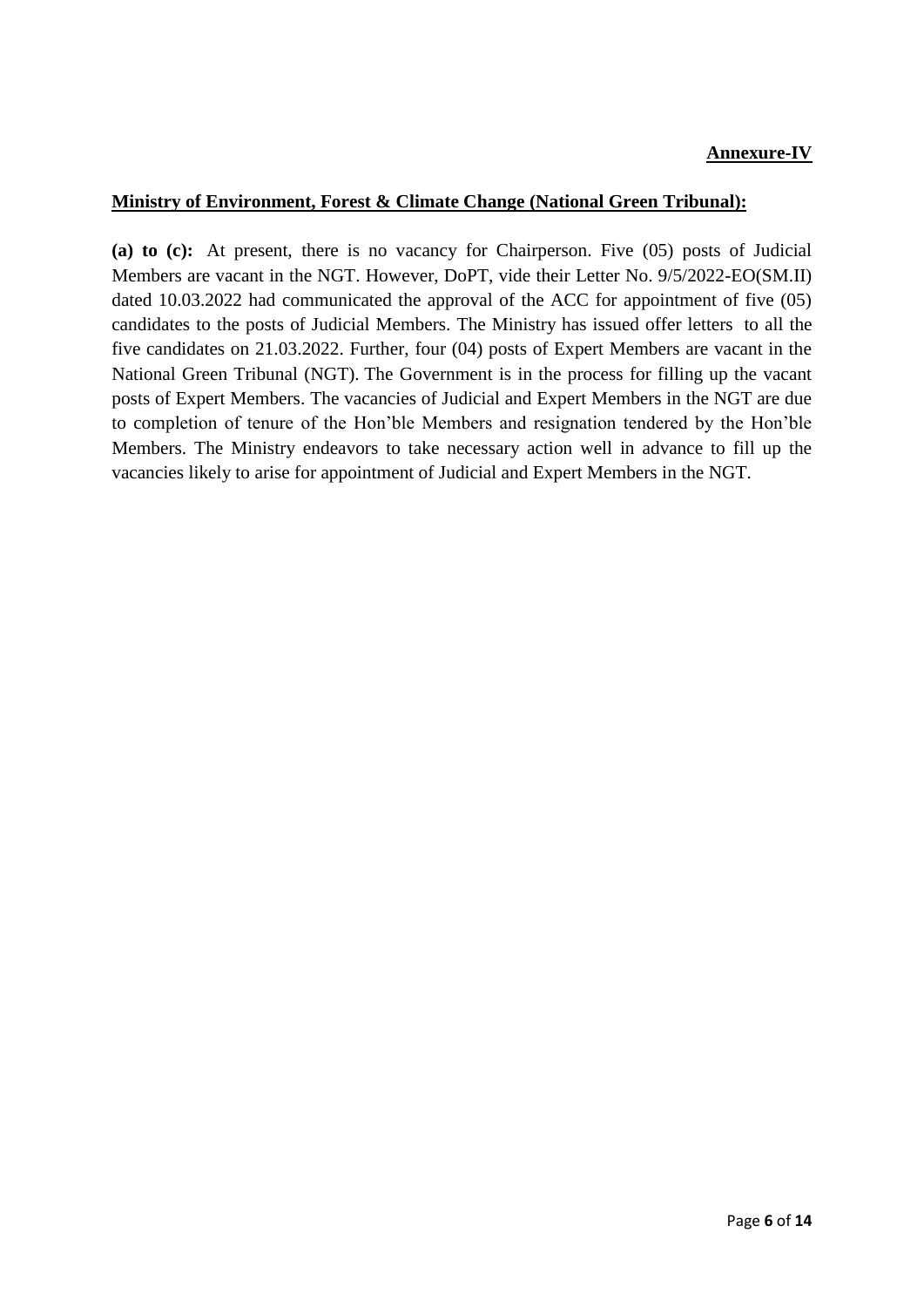## **Annexure-V**

# **Ministry of Railways (Railway Claims Tribunal):**

a. Yes

**b**. The details of posts of Chairman, Vice-Chairman, Member (Judicial) and Member (Technical) lying vacant in the Benches of Railway Claims Tribunal (RCT):-

Position of Vice-Chairman:

| S. No. | Name of the Bench | Name of the Post      | Date from which post |
|--------|-------------------|-----------------------|----------------------|
|        |                   |                       | is vacant            |
|        | Allahabad         | Vice-Chairman (Tech.) | 13.09.2019           |
|        | Kolkata           | Vice-Chairman (Tech.) | 22.08.2021           |
| 3.     | Mumbai            | Vice-Chairman (Judl.) | 28.04.2020           |
|        | Secunderabad      | Vice-Chairman (Judl.) | 05.06.2020           |

#### Position of Member (Judl.)

| S. No.           | Name of the Bench | Name of the Post | Date from which post |
|------------------|-------------------|------------------|----------------------|
|                  |                   |                  | is vacant            |
| 1.               | Delhi             | Member (Judl.)   | 16.06.2020           |
| 2.               | Lucknow           | Member (Judl.)   | 04.05.2020           |
| 3.               | Gorakhpur         | Member (Judl.)   | 01.05.2019           |
| $\overline{4}$ . | Chandigarh*       | Member (Judl.)   | 01.10.2021           |
| 5.               | Kolkata           | Member (Judl.)   | 10.06.2019           |
| 6.               | Bhubaneswar       | Member (Judl.)   | 27.10.2015           |
| 7.               | Guwahati**        | Member (Judl.)   | 01.01.2022           |
| 8.               | Guwahati**        | Member (Judl.)   | 31.03.2017           |
| 9.               | Ranchi            | Member (Judl.)   | 23.01.2018           |
| 10.              | Mumbai            | Member (Judl.)   | 23.08.2017           |
| 11.              | Bhopal***         | Member (Judl.)   | 26.06.2021           |
| 12.              | Jaipur****        | Member (Judl.)   | 18.09.2021           |
| 13.              | Nagpur            | Member (Judl.)   | 07.04.2018           |
| 14.              | Bangalore         | Member (Judl.)   | 01.06.2019           |
| 15.              | Chennai           | Member (Judl.)   | 29.08.2018           |
| 16.              | Ernakulam         | Member (Judl.)   | 12.07.2019           |

#### Position of Member (Tech.)

| S. No.           | Name of the Bench | Name of the Post | Date from which post |
|------------------|-------------------|------------------|----------------------|
|                  |                   |                  | is vacant            |
|                  | Ranchi            | Member (Tech.)   | 18.09.2021           |
| 2.               | Ahmedabad         | Member (Tech.)   | 16.12.2020           |
| 3.               | Nagpur            | Member (Tech.)   | 19.02.2021           |
| $\overline{4}$ . | Bangalore         | Member (Tech.)   | 10.09.2021           |
| 5.               | Chennai           | Member (Tech.)   | 09.09.2021           |
| 6.               | Ernakulam         | Member (Tech.)   | 11.12.2014           |
| 7.               | Amravati          | Member (Tech.)   | 07.09.2020           |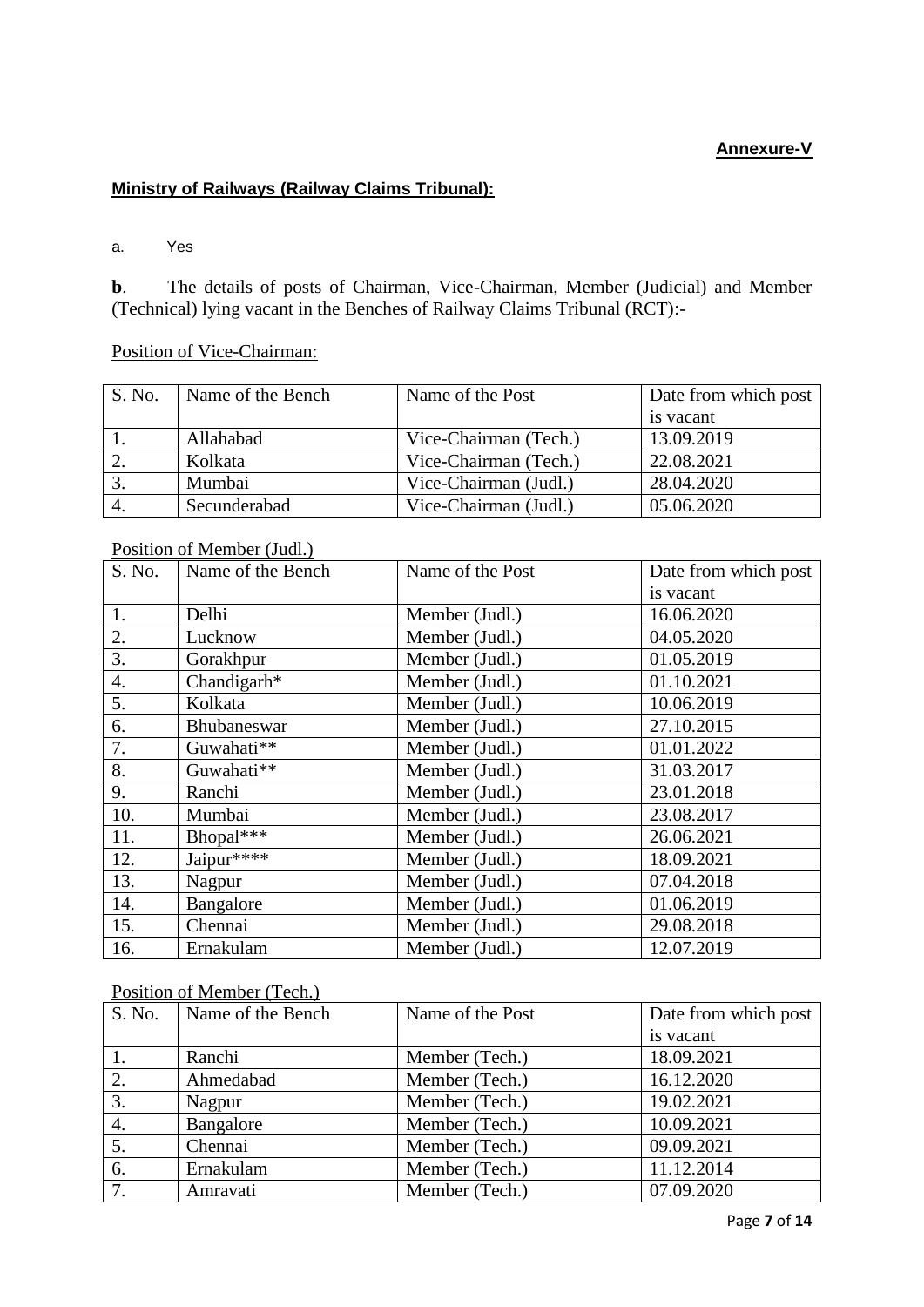| Name of the Post      | <b>Sanctioned Strength</b> | Working | Vacant |
|-----------------------|----------------------------|---------|--------|
| Chairman              |                            |         |        |
| Vice-Chairman (Judl.) |                            |         |        |
| Vice-Chairman (Tech.) |                            |         |        |
| Member (Judl.)        |                            |         |        |
| Member (Tech.)        |                            |         |        |
| Total                 |                            | l C     |        |

#### NOTE:-

\*The post was vacant at RCT, Chandigarh from 20.04.2020. Sh. Labh Singh, Member (J) joined on 27.09.2021 at RCT, Chandigarh and further transferred to RCT, Guwahati.

\*\*One post of Member (J) is vacant at RCT, Guwahati since creation of second Bench. Another post was vacant since 22.04.2020. Sh. Labh Singh, Member (J) joined on 11.10.2021 at RCT, Guwahati and he was further transferred to RCT, Allahabad.

\*\*\* The post of Member (J) was vacant at Bhopal from 05.11.2018. Sh. Vijayant Singh, Member (J) joined at RCT, Bhopal on 24.06.2021 and further transferred to RCT, Ahmedabad.

\*\*\*\*The post of Member (J) was vacant at RCT, Jaipur from 07.10.2018. Sh. Umesh Kumar Sharma, Member (J) joined at RCT, Jaipur on 09.07.2021 and further transferred to RCT, Patna.

### **c**. **Reasons for not filling up of vacancies in Railway Claims Tribunal (RCT):-**

The vacancy notices for various posts of Vice-Chairmen (Judicial as well as Technical) and Members (Judicial as well as Technical) arising up to December, 2020 were issued in May, 2020. However, the Madras Bar Association again challenged the provisions of the Tribunal, Appellate Tribunal and other Authorities (Qualifications, Experience and other Conditions of Service of Members) Rules, 2020. Hon'ble Supreme Court, in its judgement dated 27<sup>th</sup> November, 2020 in the matter of Madras Bar Association vs. Union of India &Anrs. (2020) SC online SC 962 {WP (C) No. 804/2020} upheld the validity of Rules 2020 with certain modifications in eligibility criteria and service conditions due to which the vacancy notices issued for various posts of Vice-Chairmen & Members became infructuous.

The Tribunal Reforms Act, 2021replacing 2021 Ordinance came into effect on 13/08/2021. On the basis of it, *Tribunal (Conditions of Service) Rules, 2021* was notified on 15/09/2021 detailing eligibility criteria and service conditions.

In view of this, vacancy notices for 02 posts each of Vice-Chairman (Judicial)  $\&$ Vice-Chairman (Technical), 16 posts of Judicial Member and 07 posts of Technical Member were notified on 18/09/2021. The Search-cum-Selection Committee has also been constituted to conduct selection for these vacancies.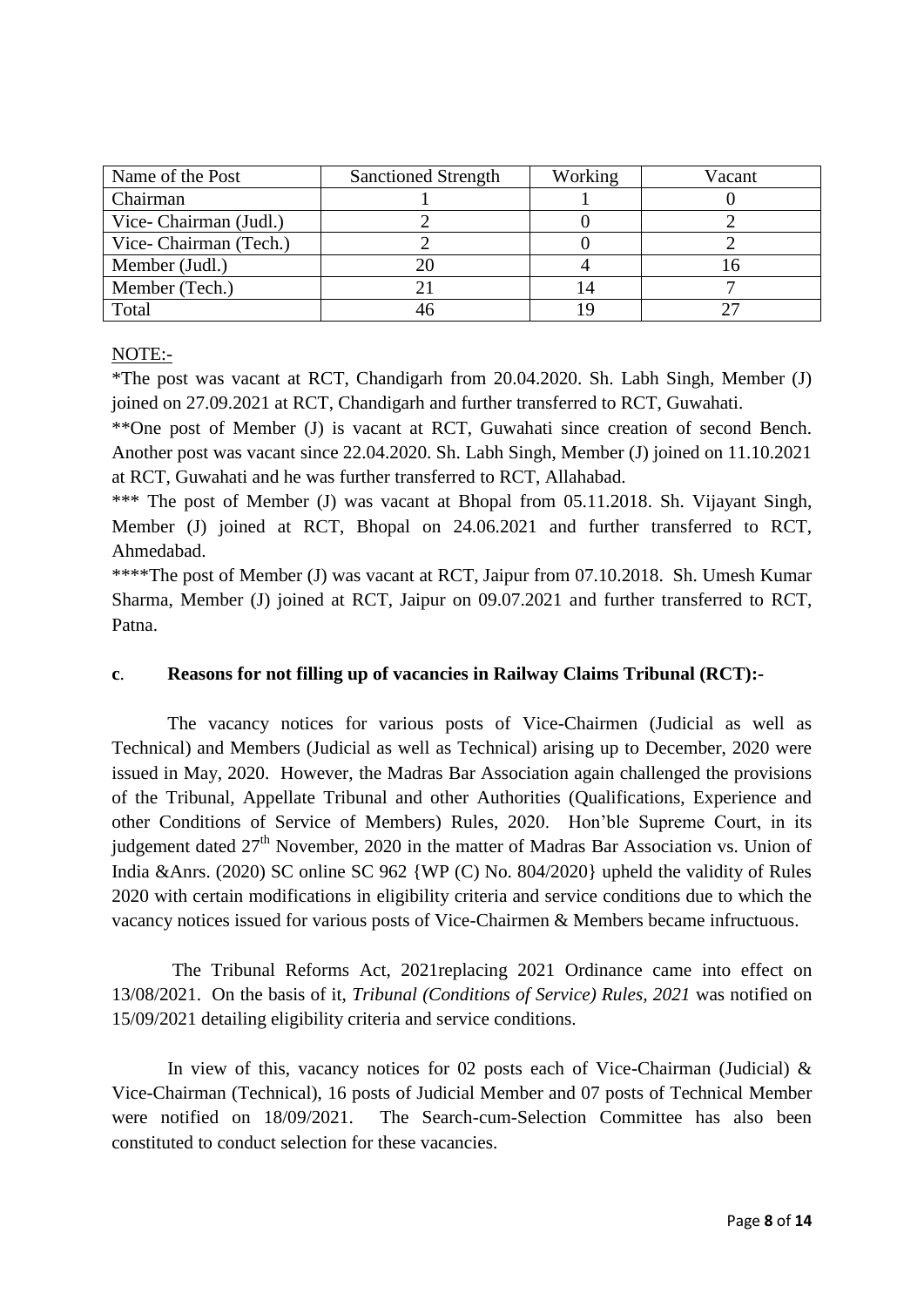# **Department of Revenue {Central Excise & Service Tax Appellate Tribunal (CESTAT) and Appellate Tribunal (SAFEMA)}:**

#### **a.** Yes

**b.** Details of vacancies of Chairman/Members is as under:

| <b>CESTAT</b>  |                    |                                    |    |                       |
|----------------|--------------------|------------------------------------|----|-----------------------|
| Sl. No.        | Name of the Bench  | Vacant<br>posts                    | of | Date from which posts |
|                |                    | <b>Members</b>                     |    | are lying vacant      |
| $\mathbf{1}$   | CESTAT, New Delhi  | $\overline{4}$                     |    | $M(J) - 29.09.2017$   |
|                |                    |                                    |    | M(T)-07.07.2015       |
|                |                    |                                    |    | $M(T) - 10.01.2020$   |
|                |                    |                                    |    | $M(T) - 28.11.2020$   |
| $\overline{2}$ | CESTAT, Mumbai     | $\overline{2}$                     |    | $M(J) - 15.12.2017$   |
|                |                    |                                    |    | $M(J) - 07.05.2021$   |
| 3              | CESTAT, Kolkata    | $\mathbf{1}$                       |    | M(T)-13.05.2019       |
| $\overline{4}$ | CESTAT, Chennai    | $\overline{2}$                     |    | M(T)-02.05.2019       |
|                |                    |                                    |    | $M(J)-01.03.2016$     |
| 5              | CESTAT, Bangalore  | $\overline{4}$                     |    | $M(J) - 26.08.2021$   |
| 6              | CESTAT, Ahmedabad  | $\mathbf{1}$                       |    | M(T)-17.07.2015       |
| $\overline{7}$ | CESTAT, Chandigarh | $\mathbf{1}$                       |    | $M(T)-01.10.2019$     |
| 8              | CESTAT, Allahabad  | $\overline{2}$                     |    | $M(T) - 17.08.2020$   |
|                |                    |                                    |    | $M(J) - 19.12.2020$   |
|                | Total              | 17                                 |    |                       |
|                |                    | <b>Appellate Tribunal (SAFEMA)</b> |    |                       |
| Sl. No.        | Name of the posts  | Vacant posts                       |    | Date from which posts |
|                |                    |                                    |    | are lying vacant      |
| $\mathbf{1}$   | Chairman           | 1                                  |    | 22.09.2019            |
| $\overline{2}$ | Member             | $\overline{4}$                     |    | 01.09.2017            |
|                |                    |                                    |    | 28.05.2018            |
|                |                    |                                    |    | 26.08.2019            |
|                |                    |                                    |    | 03.04.2021            |
|                | Total              | 5                                  |    |                       |

**c**. The rules governing the terms & Service conditions of Chairman & Members were under challenge before the Hon'ble Supreme Court. Presently, the Selection process of the Chairman & Members have been initiated consequent to the enactment of Tribunal Reforms Act, 2021 & Notification of new Tribunal Rules.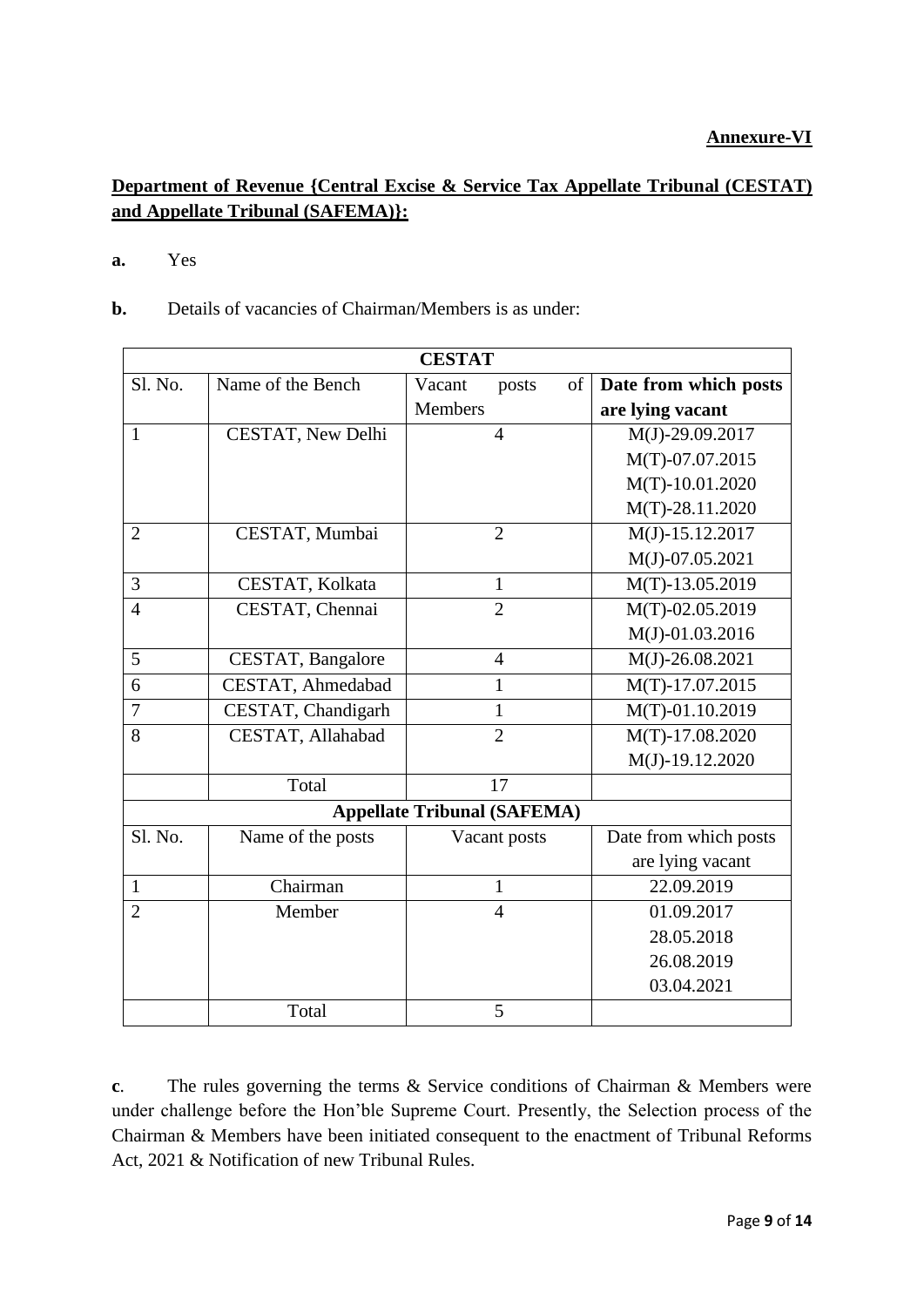# **Department of Financial Services {Debt Recovery Tribunal and Debt Recovery Appellate Tribunal}:**

**(a) to (c):** At present, out of the 5 sanctioned posts of Chairperson, all 5 posts are filled up. Further, out of 39 sanctioned posts of Presiding officer, 26 posts are filled up and remaining 13 are lying vacant. However, offer of appointments have already been issued for all 13 vacant posts to the selected candidates. The incumbency position of Presiding officers in 39 DRTs and Chairpersons in 5 DRATs is as under:

|                | <b>Incumbency Position of Presiding officers in 39 DRTs and Chairpersons in 5 DRATs</b> |                                       |  |  |
|----------------|-----------------------------------------------------------------------------------------|---------------------------------------|--|--|
| <b>S. No.</b>  | <b>Name of DRT</b>                                                                      | <b>Presiding officer</b>              |  |  |
| 1              | DRT-1, Ahmedabad                                                                        | vacant since 10.08.2021- offer issued |  |  |
| $\overline{2}$ | DRT-2, Ahmedabad                                                                        | Filled                                |  |  |
| $\overline{3}$ | <b>DRT</b> Allahabad                                                                    | Filled                                |  |  |
| $\overline{4}$ | <b>DRT</b> Aurangabad                                                                   | Filled                                |  |  |
| 5              | DRT-1, Bengaluru                                                                        | Filled                                |  |  |
| 6              | DRT-2, Bengaluru                                                                        | Filled                                |  |  |
| $\tau$         | DRT-I, Chandigarh                                                                       | Filled                                |  |  |
| 8              | DRT-2, Chandigarh                                                                       | Filled                                |  |  |
| 9              | DRT-3, Chandigarh                                                                       | vacant since 23.02.2021-offer issued  |  |  |
| 10             | DRT-1, Chennai                                                                          | vacant since 24.02.2021-offer issued  |  |  |
| 11             | DRT-2, Chennai                                                                          | Filled                                |  |  |
| 12             | DRT-3, Chennai                                                                          | Filled                                |  |  |
| 13             | <b>DRT</b> Coimbatore                                                                   | Filled                                |  |  |
| 14             | DRT, Cuttack                                                                            | Filled                                |  |  |
| 15             | DRT-1, Delhi                                                                            | vacant since 07.01.2020-offer issued  |  |  |
| 16             | DRT-2, Delhi                                                                            | vacant since 03.03.2021-offer issued  |  |  |
| 17             | DRT-3, Delhi                                                                            | vacant since 01.01.2021-offer issued  |  |  |
| 18             | DRT, Dehradun                                                                           | vacant since 19.02.2021-offer issued  |  |  |
| 19             | DRT-1, Ernakulam                                                                        | Filled                                |  |  |
| 20             | DRT-2, Ernakulam                                                                        | Filled                                |  |  |
| 21             | DRT, Guwahati                                                                           | Filled                                |  |  |
| 22             | DRT-1, Hyderabad                                                                        | Filled                                |  |  |
| 23             | DRT-2, Hyderabad                                                                        | vacant since 20.10.2021-offer issued  |  |  |
| 24             | DRT, Jabalpur                                                                           | Filled                                |  |  |
| 25             | <b>DRT</b> Jaipur                                                                       | Filled                                |  |  |
| 26             | DRT-1, Kolkata                                                                          | vacant since 12.12.2020-offer issued  |  |  |
| 27             | DRT-2, Kolkata                                                                          | Filled                                |  |  |
| 28             | DRT-3, Kolkata                                                                          | Filled                                |  |  |
| 29             | <b>DRT</b> Lucknow                                                                      | Filled                                |  |  |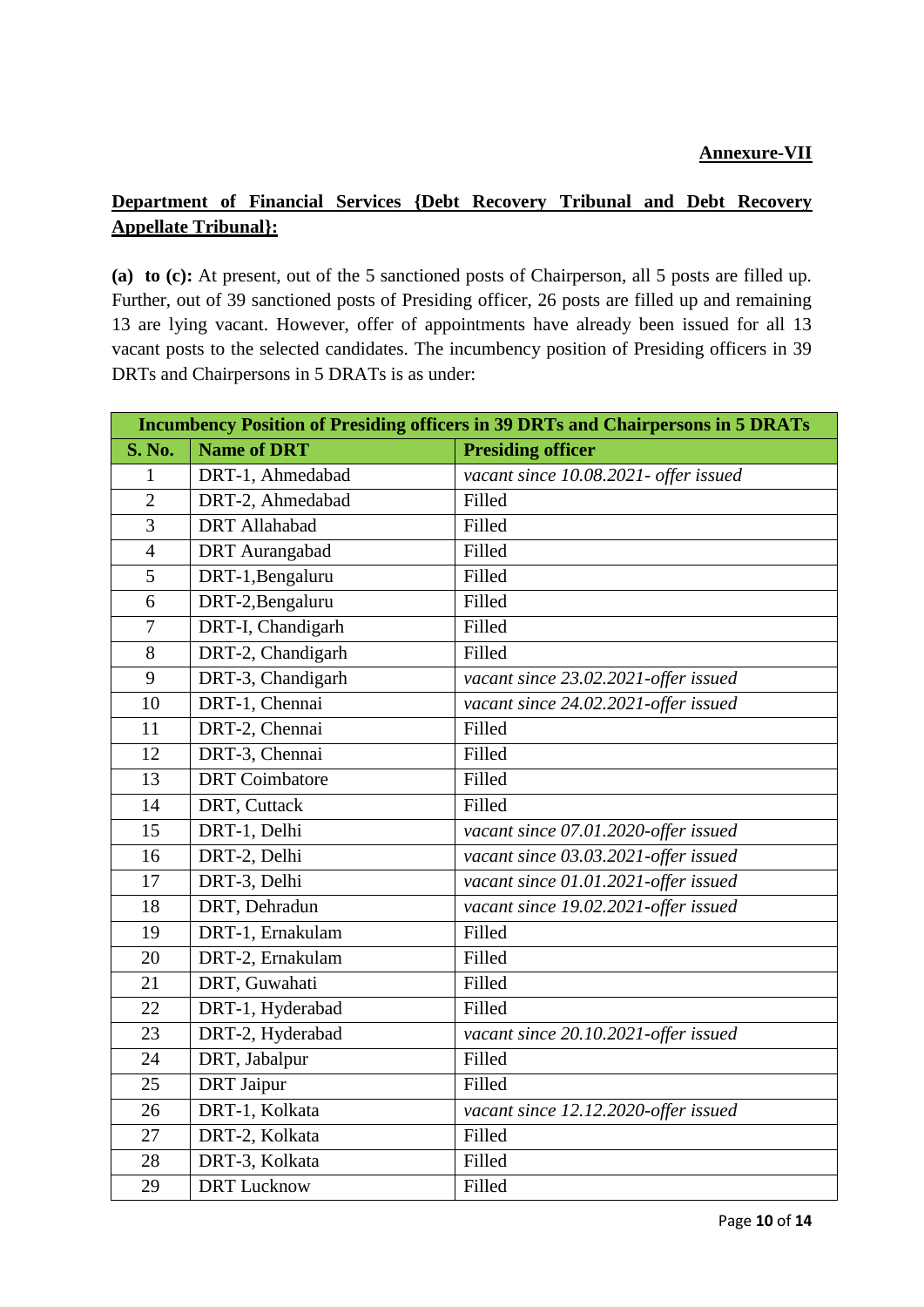| 30             | DRT, Madurai              | vacant since 20.10.2021-offer issued |
|----------------|---------------------------|--------------------------------------|
| 31             | DRT-1, Mumbai             | Filled                               |
| 32             | DRT-2, Mumbai             | Filled                               |
| 33             | DRT-3, Mumbai             | Filled                               |
| 34             | DRT, Nagpur               | vacant since 13.02.2020-offer issued |
| 35             | DRT, Patna                | vacant since 06.01.2020-offer issued |
| 36             | <b>DRT</b> Pune           | Filled                               |
| 37             | DRT, Ranchi               | Filled                               |
| 38             | DRT, Siliguri             | vacant since 30.10.2021-offer issued |
| 39             | <b>DRT</b> Vishakhapatnam | Filled                               |
|                |                           |                                      |
|                | <b>Name of DRAT</b>       | <b>Chairperson</b>                   |
|                | Allahabad DRAT            | Filled                               |
| 2              | Chennai DRAT              | Filled                               |
| 3              | Delhi DRAT                | Filled                               |
| $\overline{4}$ | Kolkata DRAT              | Filled                               |
| 5              | Mumbai DRAT               | Filled                               |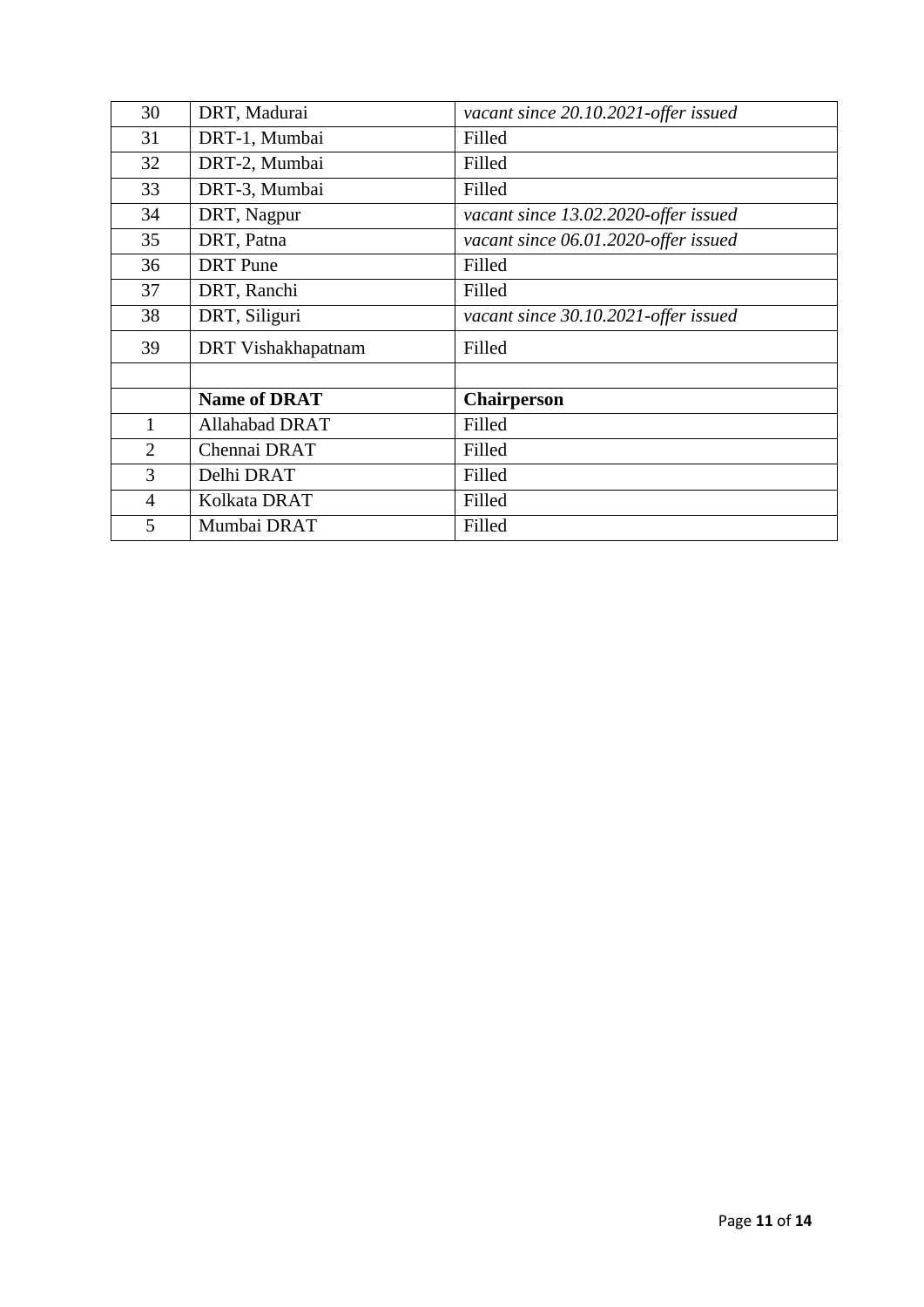### **Annexure-VIII**

### **Department of Defence, Ministry of Defence(Armed Forces Tribunal):**

**(a) & (b):** Out of the sanctioned strength of 34 Members (17 Judicial Members including Chairperson and 17 Administrative Members), 22 posts [10 posts of Judicial Member and 12 posts of Administrative Member] are lying vacant in AFT. Two Judicial Members are continuing by virtue of interim order passed by the Hon'ble Supreme Court on 09.12.2019. Further, Out of 559 sanctioned strength of officers/staff, 248 are lying vacant.

# **Vacancy position of Judicial Members in the Armed Forces Tribunal as on 22.03.2022**

| Post                   | Date of vacancy |
|------------------------|-----------------|
| Judicial Member        | 12.11.2018      |
| Judicial Member        | 20.01.2018      |
| <b>Judicial Member</b> | 16.08.2019      |
| Judicial Member        | 07.07.2016      |
| Judicial Member        | 18.08.2019      |
| Judicial Member        | 09.06.2018      |
| Judicial Member        | 30.07.2016      |
| Judicial Member        | 20.05.2019      |
| <b>Judicial Member</b> | 22.03.2018      |
| <b>Judicial Member</b> | 17.10.2017      |
| Judicial Member*       |                 |
| Judicial Member*       |                 |

\* Hon'ble Mr. Justice (Retd.) Mohammad Tahir & Hon'ble Ms. Justice (Retd.)Sunita Gupta, Judicial Members are holding the post by virtue of interim order passed by the Hon'ble Supreme Court, vide order dated 09.12.2019

# **Vacancy position of Administrative Members in the Armed Forces Tribunal as on 22.03.2022**

| Date of vacancy |
|-----------------|
| 01.01.2021      |
| 01.09.2021      |
| 03.02.2018      |
| 20.11.2019      |
| 23.03.2018      |
|                 |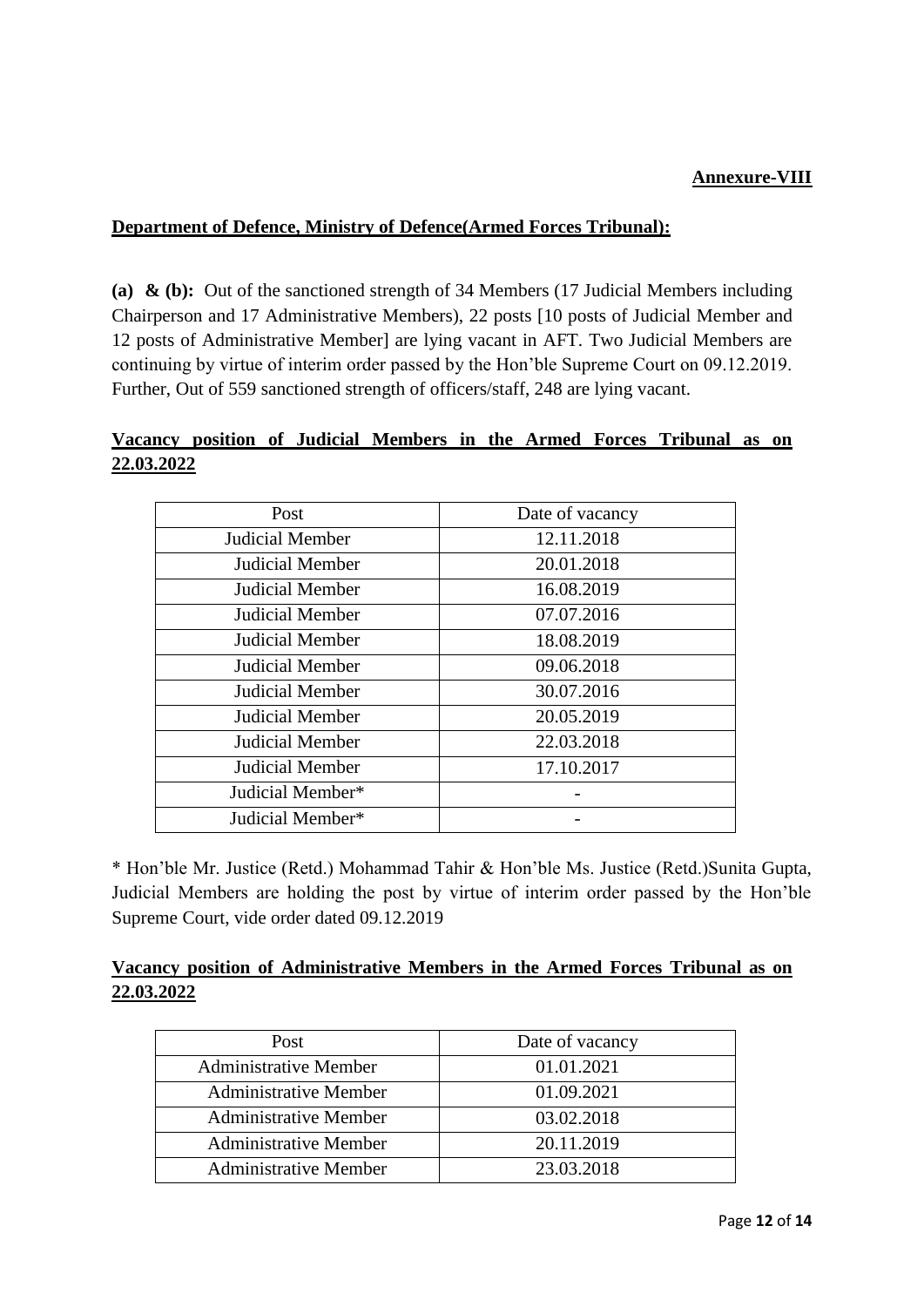| <b>Administrative Member</b> | 23.08.2019 |
|------------------------------|------------|
| <b>Administrative Member</b> | 18.05.2019 |
| <b>Administrative Member</b> | 30.12.2017 |
| <b>Administrative Member</b> | 09.01.2021 |
| <b>Administrative Member</b> | 26.06.2019 |
| <b>Administrative Member</b> | 19.01.2019 |
| <b>Administrative Member</b> | 14.02.2022 |

**(c):**The Ministry has been making constant endeavours in appointing Members in AFT. Recently, in September 2021, three new Judicial Members have taken charge in AFT.As regards appointment of officers and staff in AFT is concerned, the vacancies have been advertised as per existing RRs. Efforts are also being made to fill the same.